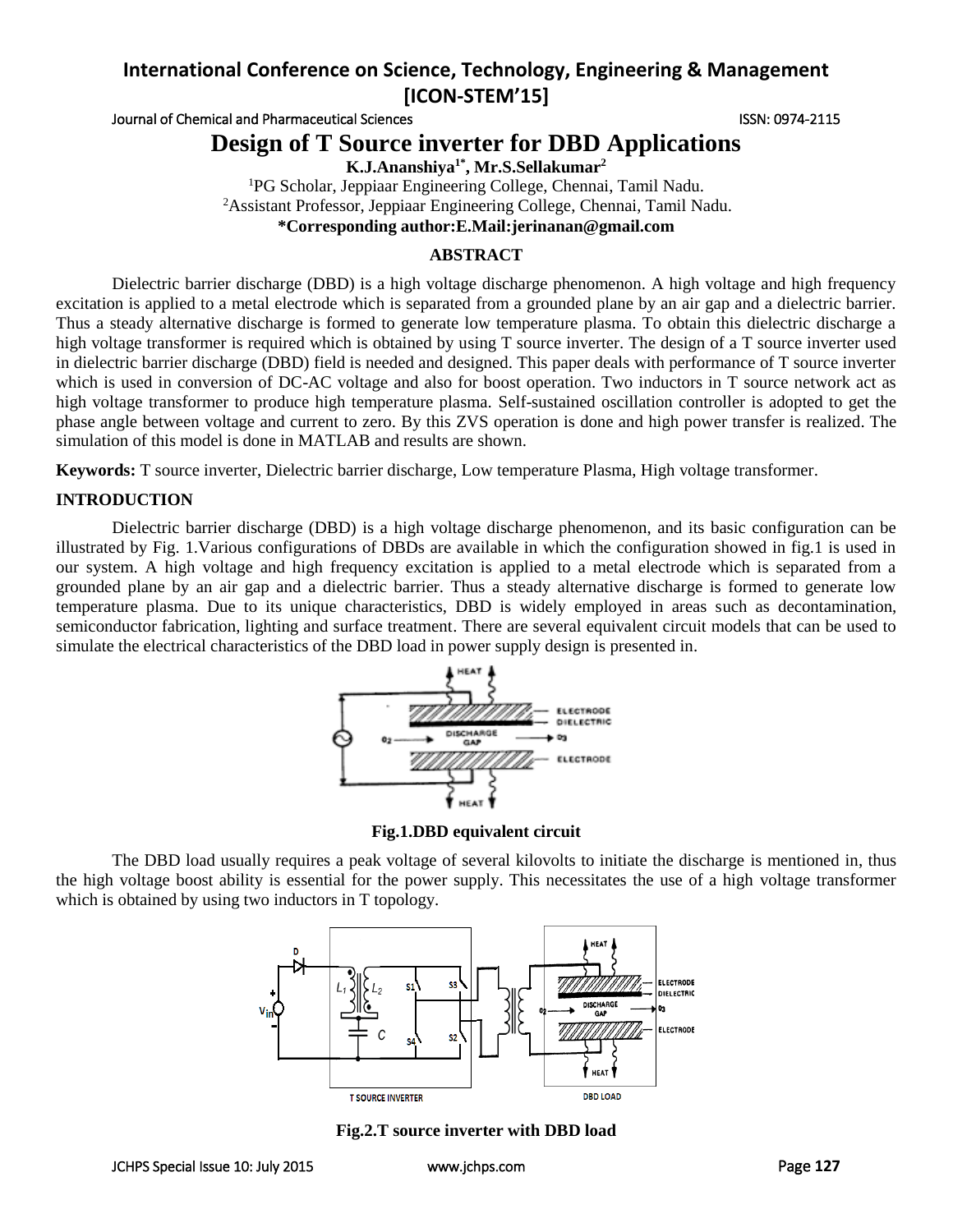### Journal of Chemical and Pharmaceutical Sciences ISSN: 0974-2115

Traditional voltage source inverters are well studied and widely utilized in industrial applications for their simple topology and flexible control schemes but it doesn't give more efficiency and more reliability. Hence Z source inverter was used which in turn has some disadvantages. It is sensitive to parasitic inductance of galvanic connections and capacitors of LC network. Thus modified Z source inverter with use of two inductors and one capacitor which in form of alphabet T is designed. This is named as T source inverter which has many advantages than conventional inverters. The diode across supply prevents leakage of current in reverse direction. For instance, in the surface treatment application where short circuit on the DBD load happens from time to time, the anti-short circuit ability, in which T source inverters are extremely strong, is essential in protecting both the switches and the system from breaking down. Furthermore, the ability of flexible flux balance for the transformer is quite welcomed in the applications where a transformer is implemented.

The T source inverter analyzed in this paper is shown in Fig. 2. The use of a diode at its DC input brings the antishort circuit nature. The active switches S1S2 and S3S4 commutate complementally and the output current of the inverter,  $i_p$ , is an alternative current. Self-sustained oscillation controller is adopted to get the phase angle between  $i_p$  and vcto zero by regulating the switching frequency,  $f_0$ . In simple terms, the input of the self-sustained controller, γ, maintains 0 in any case, and  $f_0$  follows the resonant frequency automatically. Since ip and  $v_c$  are in phase, ZVS operation and high efficiency power transfer are realized, which can lower the electrical stresses of the active switches.

T source inverter has fewer components. It utilizes a unique impedance network that links the inverter circuit and the DC source. The two inductors are built together to form couple inductors and it has low leakage impedance. Two capacitors used in Z source inverter is reduced to one capacitor in T source. TSI requires low leakage inductance HF transformer that should be made with high precision. TSI has a feature of common dc rail used between source and inverter. The use of HF transformer with transformer ratio n:1 higher than one allows for the extension of voltage range with same shoot through duty cycle or allows small time period of short circuit current flow with voltage gain than conventional ZSI. The output of impedance network is supplied to four switches which helps in inversion operation. Boosting operation is done through shoot mode operation of inverter. This inverter is very suitable for the DBD applications.

During shoot through mode the energy is transferred from capacitor to inductor. At this stage voltage boosting capability is obtained. The DC voltage is fed as input to the impedance network of T network which helps in buck and boost operation. Capacitors get charged to voltages higher than supply voltage, the diode D helps in discharge of capacitors through the source.

In recent years, a lot of analytical methods for voltage source and Z source inverters have been proposed. These methods can be good references for the analysis of the T source inverter. Traditional Fundamental Harmonic Approximation (FHA) was first proposed in reference where the output rectifier and the load are substituted by a linear resistor and only the fundamental harmonic is considered. FHA simplifies the analysis of resonant converter and is widely employed. However, FHA is not desirable as the DBD load is capacitive.

By assuming that the current is sinusoidal, reference introduced an Extended FHA. The load is an equivalent RC load which makes the FHA more adaptive. But the Extended FHA is not an accurate analysis and does not cover all the circuit parameters and load conditions. Time domain method which is very adaptive and has accurate analytical results. But the proposed method does not link the characteristic parameters with circuit parameters tightly, which makes the analysis and design complex.

In this paper, mathematical analysis is performed in different circuit modes and the expressions that can accurately describe the behavior of the T source inverter in the entire load range are obtained. To demonstrate the advantage of the proposed method, the conventional simulation results of the voltage source inverter which uses only switches is also shown and discussed.

**Principle of t source inverter:** The T source inverter works in two modes of operation. It works in same principle of conventional Z source inverter. TSI can handle shoot-through states when two switches in same phase leg conduct. T network is used instead of LC network for boosting operation by inserting shoot through states in PWM. TSI operates in two modes. A) Shoot through mode B) Non-Soot through mode.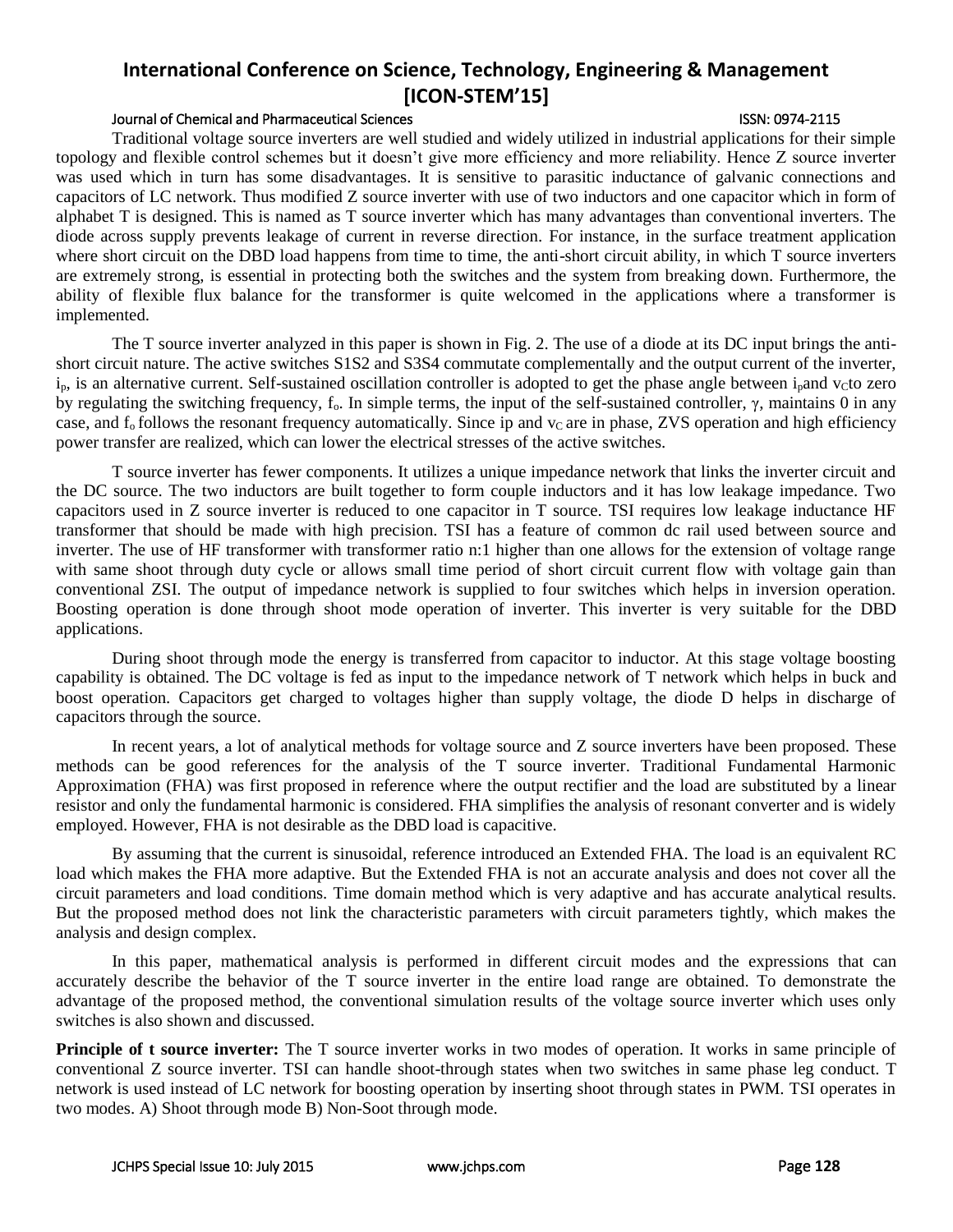### Journal of Chemical and Pharmaceutical Sciences ISSN: 0974-2115

іоит

**Shoot Through Mode:** Fig.3 shows the equivalent circuit of shoot through mode of operation of TSI. This shoot through zero is prohibited in traditional voltage source inverter. It can be obtained in three different ways such as shoot through in one leg phase or through combination of two leg phase. At this stage diode D is reverse biased separating DC link from AC line. Both the capacitor voltage and output voltage are the functions of shoot through coefficient  $D=T_0/T_s$  where  $T_s$  is switching time period. The equation in shoot through mode is given by

 $V_c/V_{in} = T1/(T_1 - nT_0) = 1 - D/(1-(n+1).D)$  Where D satisfies the condition  $D < 1/(n+1)$ .

Thus the desired voltage can be obtained by controlling the interval of shoot through mode. TSI improves the reliability of system since it allows across any phase leg and prevents switches from damages.



**Fig.3.Shoot-through mode Fig.4.Non-Shoot through mode**

**Non-Shoot through Mode:** Fig.4 shows the equivalent circuit of Non-shoot through mode of TSI. In this mode, the inverter bridge works in one of the traditional active states, thus act as current source. The diode D is forward biased and hence conducts. It carries the current difference between inductor current and input DC current. As two inductors are coupled both inductors has same current.

The output voltage at the load is given by,

 $V_{dc} = (V_c - V_{in})/n + V_c$ 

As the secondary side inductance of the transformer is not paralleled by any capacitor during non-shoot through mode, the impact of leakage impedance is significant when compared to conventional voltage inverters.

**Simulation of TSI with DBD load:** The simulation of T source inverter is done using Matlab. The simulation diagram and simulated output is shown below. It shows that the output obtained in T source inverter has high voltage compared to conventional inverter.



**Fig.5.Simulation diagram of TSI with DBD load**

Here the input voltage used is dc 220 V and the output voltage is 1MV ac voltage. High voltage transformer is used which is needed for DBD application.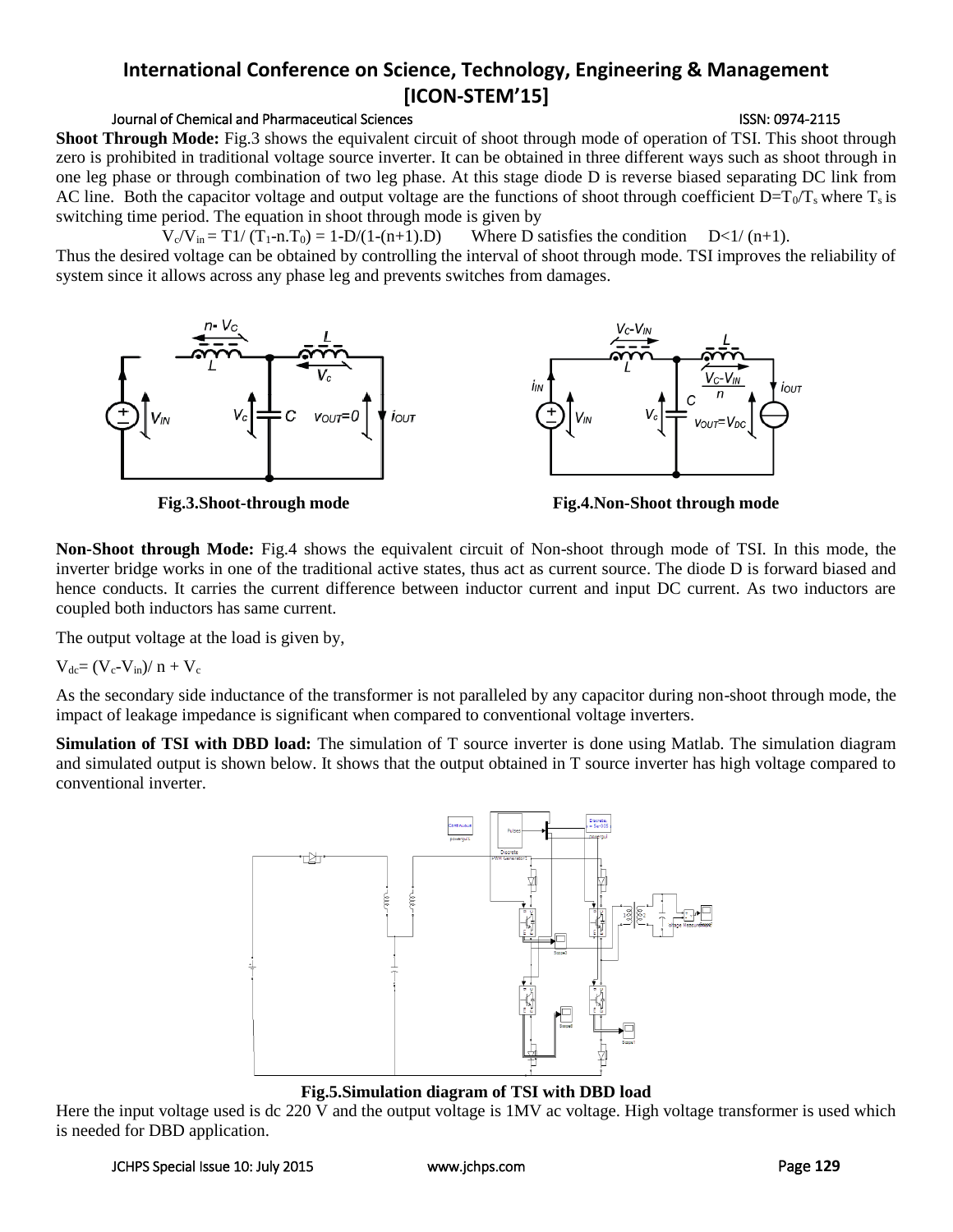Journal of Chemical and Pharmaceutical Sciences ISSN: 0974-2115



### **Fig.6.Simulated output voltage At DBD load**

**Application of DBDs:** DBDs can be used to generate radiation by the relaxation of excited heat in the plasma. The main application here is the UV-radiation generation. These [excimer UV lamps](http://en.wikipedia.org/wiki/Excimer_lamp) can produce light with short wavelength which produce [ozone](http://en.wikipedia.org/wiki/Ozone) in industrial scales. Ozone is used extensively in industrial air and water treatment. An [excimer lamp](http://en.wikipedia.org/wiki/Excimer_lamp) is one of the application of UV radiation. The lamp relies on a dielectric barrier discharge in an atmosphere of xenon and other gases to produce the plasma. The plasma itself is used to treat or clean [\(plasma cleaning\)](http://en.wikipedia.org/wiki/Plasma_cleaning) surfaces of materials (e.g. [polymers,](http://en.wikipedia.org/wiki/Polymers) [semiconductor](http://en.wikipedia.org/wiki/Semiconductor) surfaces), that act as dielectric barrier, or to modify gases applied in "soft" plasma to clean and increase [adhesion](http://en.wikipedia.org/wiki/Adhesion) of surfaces prepared for coating or gluing.

Other modern applications include semiconductor manufacturing, polymer surface treatment, high-power CO<sup>2</sup> lasers used for welding and metal cutting, germicidal processes, pollution control and [plasma displays panels.](http://en.wikipedia.org/wiki/Plasma_display) The relatively lower temperature of DBDs makes it an easy method of generating plasma at atmospheric pressure.

Dielectric barrier discharges are used to inactivate bacteria. This eventually led to the development of the biomedical applications of plasmas. This field is now known as [plasma medicine.](http://en.wikipedia.org/wiki/Plasma_medicine) An additional process is by using [chlorine](http://en.wikipedia.org/wiki/Chlorine) gas for removal of bacteria and organic contaminates in drinking water supplies. Public swimming baths, aquariums and fish ponds treatment involves the use of [ultraviolet radiation](http://en.wikipedia.org/wiki/Ultraviolet_radiation) produced when a dielectric mixture of [xenon](http://en.wikipedia.org/wiki/Xenon) gas and glass are used.

A dielectric barrier discharge plasma treatment is used in textiles at atmospheric pressure and room temperature. The treatment can be used to modify the surface properties of the textile to improve the [absorption](http://en.wikipedia.org/wiki/Absorption_(chemistry)) of dyes and [adhesion,](http://en.wikipedia.org/wiki/Adhesion) improve [wet ability](http://en.wikipedia.org/wiki/Wettability) and for [sterilization.](http://en.wikipedia.org/wiki/Sterilization) DBD plasma also provides a dry treatment that doesn't generate waste water or require drying of the fabric after treatment. A DBD system requires a few kilovolts of ac voltage, at between 1 and 100 kilohertz for textile applications. Voltage is applied to insulated electrodes with a millimeter -size gap through which the textile passes.

### **CONCLUSION**

The mathematical analysis and optimal design for a T source inverter used in dielectric barrier discharge (DBD) field is presented. The expressions that can accurately describe the behavior of the inverter in any load conditions are obtained. The simulation and experimental results verifies the analysis and design of the optimal design, and proved the advantages of T source inverter than other inverter for DBD applications. In future work the DC source can be replaced by using solar power which is obtained by using PV panels.

### **REFERENCES**

A. J. Forsyth, G. A. Ward, S. V. Mollov, Extended Fundamental Frequency Analysis of the LCC Resonant Converter, IEEE Trans. Power Electron., 18(6), 2003, 1286 – 1292.

A. K. S. Bhat, Analysis and Design of a Series-Parallel Resonant Converter with Capacitive Output Filter, IEEE Trans. Ind. App., 27(3), 1991, 523 – 530.